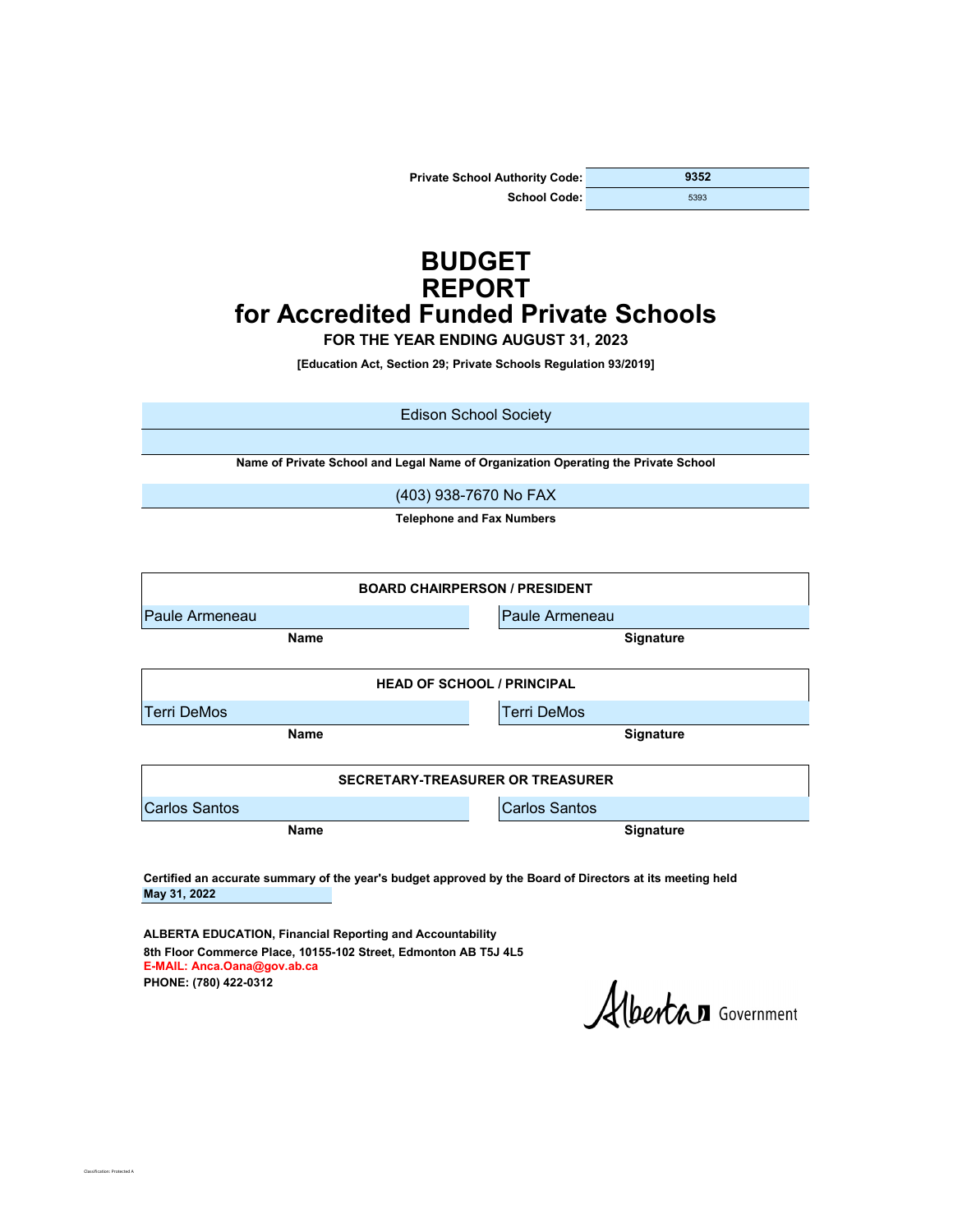| <b>Private School Authority Code:</b> | 9352 |
|---------------------------------------|------|
| <b>School Code:</b>                   | 5393 |

|                               | <b>TABLE OF CONTENTS</b>                                                                                                                                                                                                                                                                                                                                                                                                                                                        |                |
|-------------------------------|---------------------------------------------------------------------------------------------------------------------------------------------------------------------------------------------------------------------------------------------------------------------------------------------------------------------------------------------------------------------------------------------------------------------------------------------------------------------------------|----------------|
|                               |                                                                                                                                                                                                                                                                                                                                                                                                                                                                                 | Page           |
|                               | <b>BUDGETED STATEMENT OF OPERATIONS</b>                                                                                                                                                                                                                                                                                                                                                                                                                                         | 3              |
|                               | <b>BUDGETED STATEMENT OF CHANGES IN NET ASSETS</b>                                                                                                                                                                                                                                                                                                                                                                                                                              | 4              |
|                               | <b>BUDGET SCHEDULES</b>                                                                                                                                                                                                                                                                                                                                                                                                                                                         |                |
| <b>SCHEDULE A</b>             | Allocation of Revenues and Expenses to Programs                                                                                                                                                                                                                                                                                                                                                                                                                                 | 5              |
| <b>SCHEDULE B</b>             | <b>Student Statistics</b>                                                                                                                                                                                                                                                                                                                                                                                                                                                       | 6              |
| <b>SCHEDULE C</b>             | <b>Staffing Statistics</b>                                                                                                                                                                                                                                                                                                                                                                                                                                                      | $\overline{7}$ |
|                               |                                                                                                                                                                                                                                                                                                                                                                                                                                                                                 |                |
| Color coded cells:            |                                                                                                                                                                                                                                                                                                                                                                                                                                                                                 |                |
|                               | blue cells: require the input of data, if applicable to your operation                                                                                                                                                                                                                                                                                                                                                                                                          |                |
|                               | dark grey cells: input not possible or applicable - protected<br>clear cells: subtotals & totals - protected                                                                                                                                                                                                                                                                                                                                                                    |                |
|                               | yellow cells: referenced - protected                                                                                                                                                                                                                                                                                                                                                                                                                                            |                |
| business and financial risks. | In the following text box, please provide several very brief comments which will help the Financial Reporting and Accountability Branch to better understand your budget<br>and to identify significant business and financial risks facing your school. Note that these brief comments should be consistent with your three year<br>Education Plan submission and focus on anticipated material changes from the current year enrolment, staff, contracts, programs, projects, |                |
|                               | <b>Budget Highlights and Assumptions:</b>                                                                                                                                                                                                                                                                                                                                                                                                                                       |                |
|                               | The budget has no major changes.                                                                                                                                                                                                                                                                                                                                                                                                                                                |                |
|                               |                                                                                                                                                                                                                                                                                                                                                                                                                                                                                 |                |
|                               |                                                                                                                                                                                                                                                                                                                                                                                                                                                                                 |                |
|                               |                                                                                                                                                                                                                                                                                                                                                                                                                                                                                 |                |
|                               |                                                                                                                                                                                                                                                                                                                                                                                                                                                                                 |                |
|                               |                                                                                                                                                                                                                                                                                                                                                                                                                                                                                 |                |

### *Significant Business and Financial Risks:*

There are no perceived risks.

Notes about Budget Summary: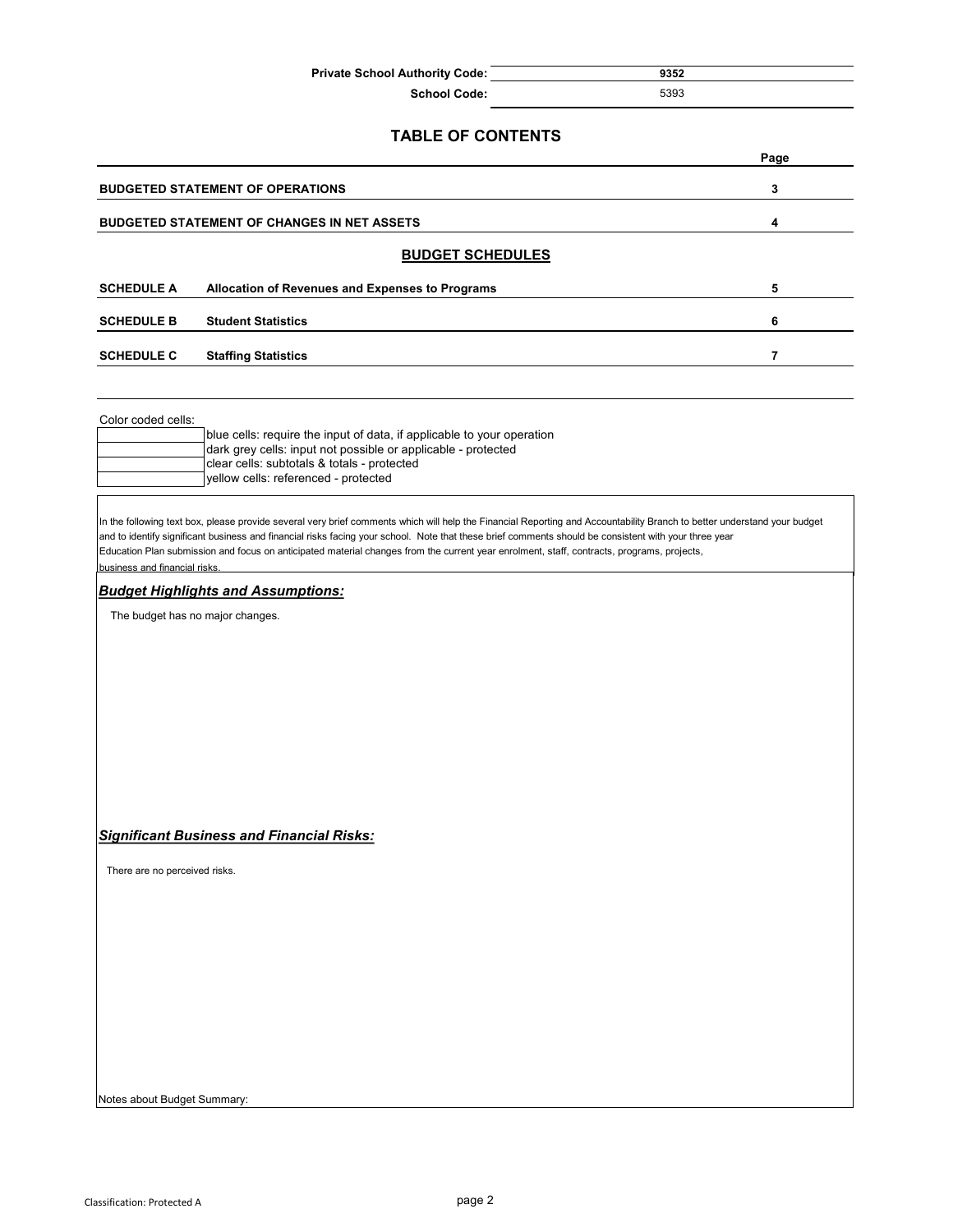| <b>Private School Authority Code:</b> | 9352 |
|---------------------------------------|------|
| School Code:                          | 5393 |

#### **BUDGETED STATEMENT OF OPERATIONS**

**for the Year Ending August 31**

|  |  | (in dollars) |  |
|--|--|--------------|--|
|--|--|--------------|--|

|                                                                                                              | Budget<br>2022 / 2023 | Projected<br>2021 / 2022 | ACIUAL<br>2020 / 2021<br>(Note 1) |
|--------------------------------------------------------------------------------------------------------------|-----------------------|--------------------------|-----------------------------------|
| <b>REVENUES</b>                                                                                              |                       |                          |                                   |
| Alberta Education (excluding Home Education)                                                                 | \$1,553,981           | \$1,466,390              | \$1,440,220                       |
| Alberta Education - Home Education                                                                           | \$0                   | \$0                      | \$0                               |
| <b>Total Alberta Education Revenues</b>                                                                      | \$1,553,981           | \$1,466,390              | \$1,440,220                       |
| <b>Other Government of Alberta</b>                                                                           | \$0                   | \$0                      | \$0                               |
| <b>Federal Government and/or First Nations</b>                                                               | \$0                   | \$0                      | \$0                               |
| <b>Other Alberta school authorities</b>                                                                      | \$0                   | \$0                      | \$0                               |
| Instruction fees / Tuition fees                                                                              | \$2,680,000           | \$2,600,000              | \$2,226,992                       |
| Non-instructional (O&M, Transportation, Admin fees)                                                          | \$205,000             | \$200,000                | \$157,463                         |
| Other sales and services                                                                                     | \$0                   | \$0                      | \$9.907                           |
| Interest on investments                                                                                      | \$0                   | \$0                      | \$0                               |
| Gifts and donations                                                                                          | \$0                   | \$0                      | \$2,000                           |
| Gross school generated funds                                                                                 | \$0                   | \$0                      | \$0                               |
| Amortization of capital allocations (where applicable)                                                       | \$0                   | \$0                      | \$0                               |
| <b>Other</b> (specify):                                                                                      | \$48,000              | \$48,000                 | \$48,000                          |
| <b>TOTAL REVENUES</b><br>\$4.486.981                                                                         | \$4.486.981           | \$4,314,390              | \$3,884,582                       |
| <b>EXPENSES</b>                                                                                              |                       |                          |                                   |
| Certificated salaries and Non-certificated salaries and wages<br>(excluding Home Education)                  | \$3,048,000           | \$2,900,000              | \$2,678,161                       |
| Certificated benefits and Non-certificated Benefits (excluding<br><b>Home Education)</b>                     | \$154,000             | \$140,000                | \$137,805                         |
| Services, Contracts & Supplies - other than Consulting /<br>Management fees, and Leases (excluding Home Ed.) | \$420,000             | \$400.000                | \$377,226                         |
| <b>Consulting / Management Fees</b>                                                                          | \$0                   | \$0                      | \$0                               |
| <b>Leases - Building</b>                                                                                     | \$679,598             | \$675,000                | \$510,000                         |
| <b>Leases - Other</b>                                                                                        | \$0                   | \$0                      | \$0                               |
| Severe Disabilities / DSEPS                                                                                  | \$0                   | \$0                      | \$0                               |
| Program Unit                                                                                                 | \$0                   | \$0                      | \$0                               |
| <b>Home Education</b>                                                                                        |                       |                          |                                   |
| <b>Certificated salaries</b>                                                                                 |                       |                          |                                   |
| <b>Certificated benefits</b>                                                                                 | \$0                   | \$0                      | \$0                               |
| Non-certificated salaries and wages                                                                          | \$0                   | \$0                      | \$0                               |
| <b>Non-certificated Benefits</b>                                                                             | \$0                   | \$0                      | \$0                               |
| Payment to parents of a home education student for the                                                       | \$0                   | \$0                      | \$0                               |
| purchase of instructional materials                                                                          | \$0                   | \$0                      | \$0                               |
| <b>Contracts</b>                                                                                             | \$0                   | \$0                      | \$0                               |
| <b>Services and Supplies</b>                                                                                 | \$0                   | \$0                      | \$0                               |
|                                                                                                              |                       |                          |                                   |
| Gross school generated funds<br><b>Capital and debt services</b>                                             | \$0                   | \$0                      | \$0                               |
| Amortization of capital assets                                                                               |                       |                          |                                   |
| From restricted funds                                                                                        | \$0                   | \$0                      | \$0                               |
| from unrestricted funds                                                                                      | \$140,000             | \$150,000                | \$134,723                         |
| <b>Total amortization of capital assets</b>                                                                  | \$140,000             | \$150,000                | \$134,723                         |
| Interest on capital debt                                                                                     | \$0                   | \$0                      | \$3,307                           |
| Other interest charges                                                                                       | \$0                   | \$0                      | \$1,508                           |
| Losses (gains) on disposal of capital assets                                                                 | \$0                   | \$0                      | \$0                               |
| Other (specify):                                                                                             | \$0                   | \$0                      | \$0                               |
| <b>TOTAL EXPENSES</b><br>\$4,441,598                                                                         | \$4,441,598           | \$4,265,000              | \$3,842,730                       |
| SURPLUS(DEFICIT) OF REVENUES OVER EXPENSES                                                                   | \$45,383              | \$49,390                 | \$41,852                          |
|                                                                                                              | \$45,383              |                          |                                   |

1. To agree with the Audited Financial Statements (AFS) as submitted to Alberta Education pursuant to Section 29 of the Education Act; Private Schools Regulation 93/2019, Section 16 or as restated.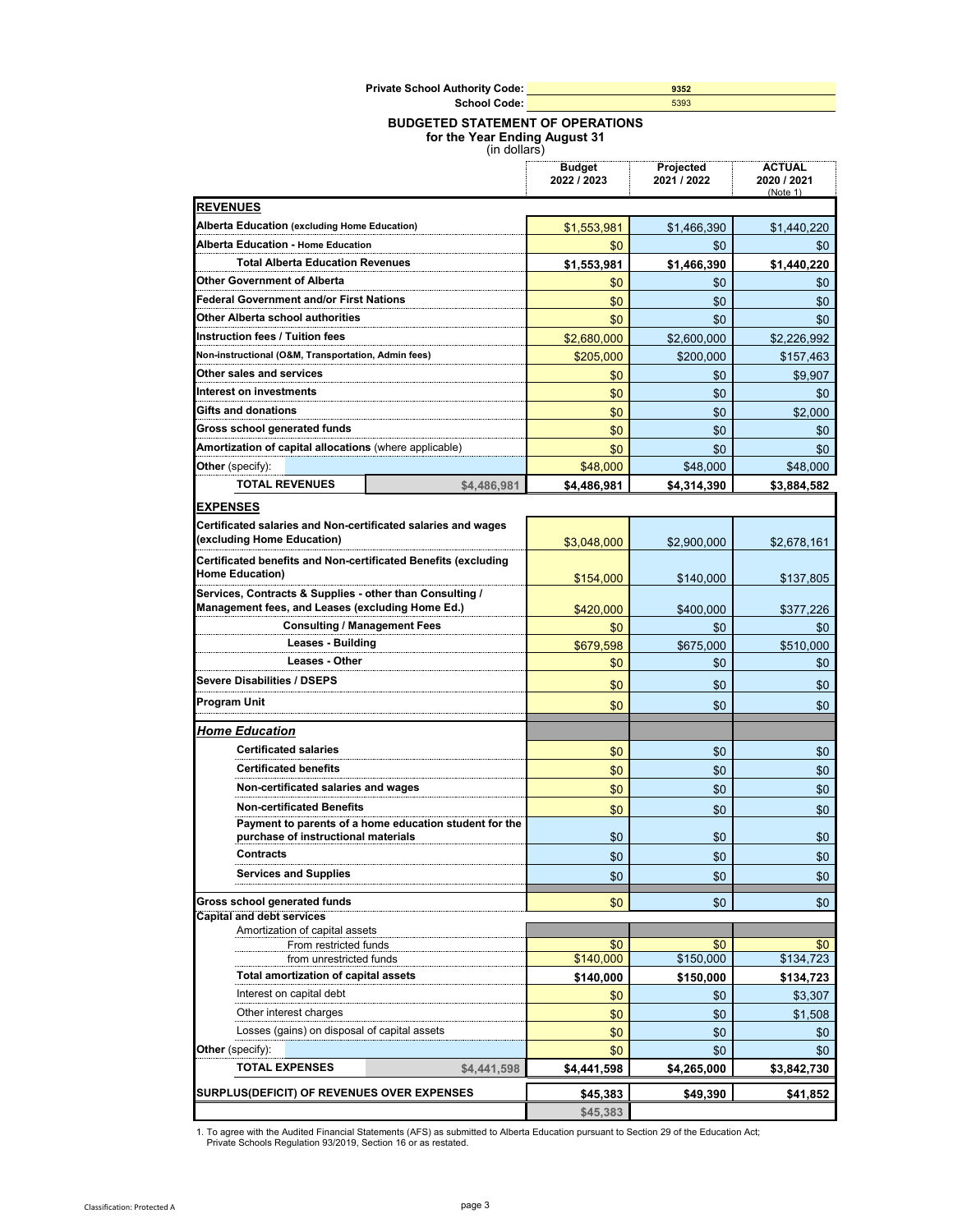**Private School Authority Code:**

**School Code:**

**9352** 5393

# **BUDGETED STATEMENT OF CHANGES IN NET ASSETS**

**for the Year Ending August 31, 2023**

|                                                                                     |                    | (in dollars)          |                     |                       |                   |                           |                         |                 |
|-------------------------------------------------------------------------------------|--------------------|-----------------------|---------------------|-----------------------|-------------------|---------------------------|-------------------------|-----------------|
|                                                                                     | (1)                | (2)                   | (3)                 | (4)                   |                   | (5)                       | (6)                     |                 |
|                                                                                     |                    |                       | <b>UNRESTRICTED</b> | <b>TOTAL</b>          | <b>RESTRICTED</b> |                           | <b>RESTRICTED</b>       |                 |
|                                                                                     | <b>TOTAL</b>       | <b>INVESTMENT IN</b>  | <b>NET</b>          | <b>RESTRICTED NET</b> |                   | <b>OPERATING RESERVES</b> | <b>CAPITAL RESERVES</b> |                 |
|                                                                                     | <b>NET ASSETS</b>  | <b>CAPITAL ASSETS</b> | <b>ASSETS</b>       | <b>ASSETS</b>         | <b>Grades</b>     | <b>External</b>           | <b>Grades</b>           | <b>External</b> |
|                                                                                     | (Columns $2+3+4$ ) |                       | $(+,-)$             | (Columns 5 to 6)      | ECS to 12         | <b>Services</b>           | ECS to 12               | <b>Services</b> |
| Balances per AFS at August 31, 2021                                                 | \$497,132          | \$451.475             | \$45,657            | \$0                   | \$0               | \$0                       | \$0                     | \$0             |
| 2021 / 2022 Estimated adjustments to:                                               |                    |                       |                     |                       |                   |                           |                         |                 |
| Projected surplus(deficit)                                                          | \$49,390           |                       | \$49,390            |                       |                   |                           |                         |                 |
| Est. Capital asset acquisitions (less financed and/or capital contributions amount) |                    | \$50,000              | (\$50,000)          | \$0                   | \$0               | \$0                       | \$0                     | \$0             |
| Est. Donations of non-amortizable assets                                            | \$0                | \$0                   |                     |                       |                   |                           |                         |                 |
| Est. Amortization of capital assets (expense) *                                     |                    | (\$150,000            | \$150,000           |                       |                   |                           |                         |                 |
| Est. Amortization of capital allocations (revenue) ** (where applicable)            |                    | \$0                   | \$0                 |                       |                   |                           |                         |                 |
| Est. net book value of the disposal of capital assets                               |                    | \$0                   | \$0                 | \$0                   | \$0               | \$0                       | \$0                     | \$0             |
| Est. Debt principal payments ***                                                    |                    | \$0                   | \$0                 |                       |                   |                           |                         |                 |
| Est. Reserve transfers                                                              | \$0                | \$0                   | \$0                 | \$0                   | \$0               | \$0                       | \$0                     | \$0             |
| Other Est. transfers (specify):                                                     | \$0                | \$0                   | \$0                 | \$0                   | \$0               | \$0                       | \$0                     | \$0             |
| <b>Estimated Balances at August 31, 2022</b>                                        | \$546,522          | \$351,475             | \$195,047           | \$0                   | \$0               | \$0                       | \$0                     | \$0             |
| 2022 / 2023 Estimates for:                                                          |                    |                       |                     |                       |                   |                           |                         |                 |
| Budgeted Surplus(deficit) of revenues over expenses                                 | \$45,383           |                       | \$45,383            |                       |                   |                           |                         |                 |
| Est. Capital asset acquisitions (less financed and/or capital contributions amount) |                    | \$30,000              | (\$30,000)          | \$0                   | \$0               | \$0                       | \$0                     | \$0             |
| Est. Donations of non-amortizable assets                                            | \$0                | \$0                   |                     |                       |                   |                           |                         |                 |
| Est. Amortization of capital assets (expense) *                                     |                    | (\$140,000            | \$140,000           |                       |                   |                           |                         |                 |
| Est. Amortization of capital allocations (revenue) ** (where applicable)            |                    | \$0                   | \$0                 |                       |                   |                           |                         |                 |
| Est. net book value of the disposal of capital assets                               |                    | \$0                   | \$0                 | \$0                   | \$0               | \$0                       | \$0                     | \$0             |
| Est. Debt principal payments ***                                                    |                    | \$0                   | \$0                 |                       |                   |                           |                         |                 |
| Est. Reserve transfers                                                              | \$0                | \$0                   | \$0                 | \$0                   | \$0               | \$0                       | \$0                     | \$0             |
| Other Est. transfers (specify):                                                     | \$0                | \$0                   | \$0                 | \$0                   | \$0               | \$0                       | \$0                     | \$0             |
| <b>Estimated Balances for August 31, 2023</b>                                       | \$591,905          | \$241,475             | \$350,430           | \$0                   | \$0               | \$0                       | \$0                     | \$0             |
|                                                                                     | \$591,905          |                       |                     |                       |                   |                           |                         |                 |

**Notes:**

**\*** Amortization of Capital Assets expense decreases the Investment in Capital Assets and increases Unrestricted Net Assets.

Amortization of Capital Allocations revenue increases the Investment in Capital Assets and decreases Unrestricted Net Assets.<br>Amortization of Capital Allocations revenue increases the Investment in Capital Assets and decre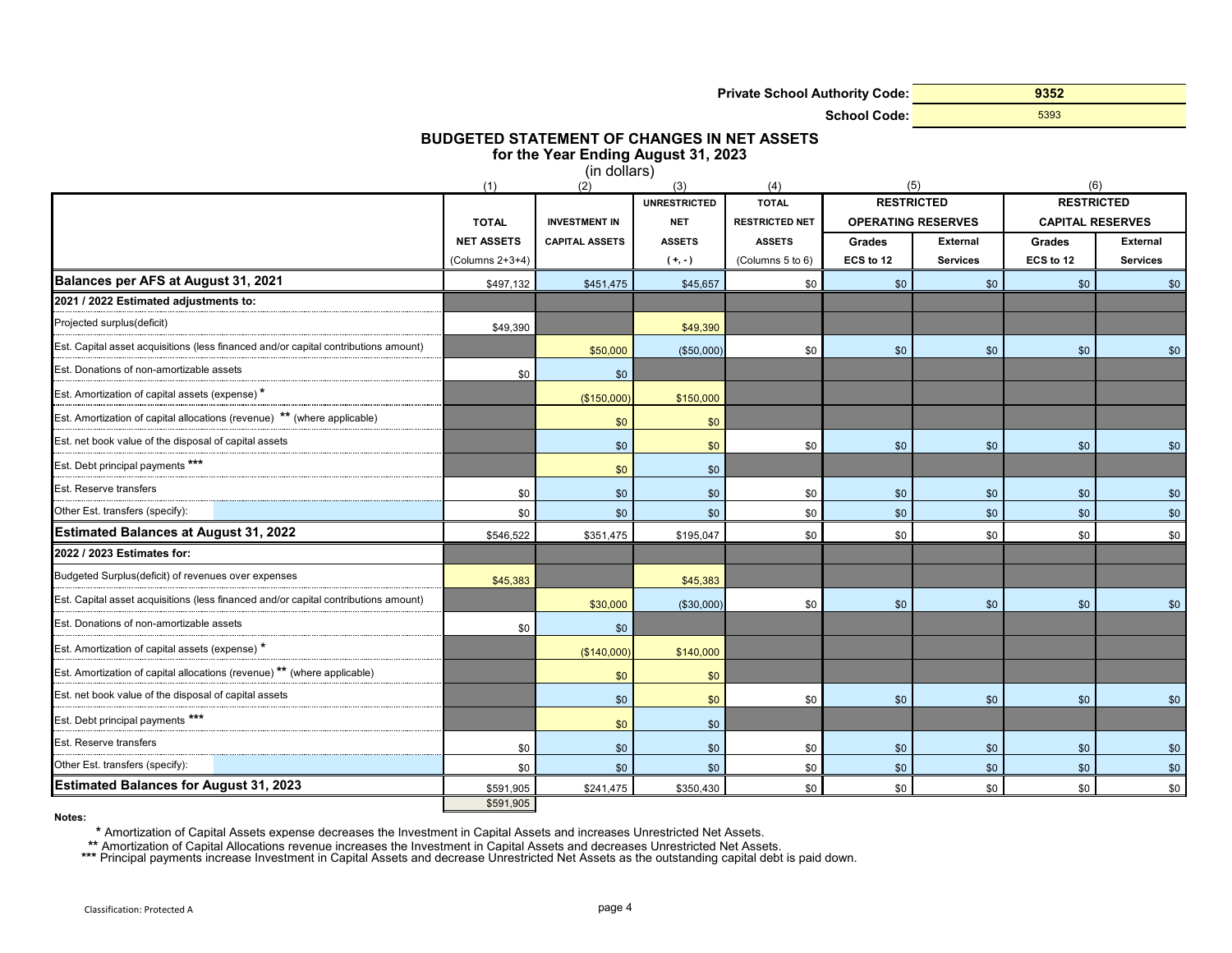| <b>REVENUES</b>                                                     | <b>TOTAL</b> | Home<br>Education<br>and Shared<br><b>Responsibility</b> | ECS - Early<br><b>Childhood Services</b><br>(Excluding<br><b>PUF Moderate</b><br>Language<br>Grant Code 48) | <b>PUF Moderate</b><br><b>Language Grant</b><br>Code 48 only | Instruction<br>(Grades 1 to 12) | <b>Operations and</b><br>Maintenance<br>of Schools | Transportation<br>(Grades 1 to 12) | System<br>Administration | <b>Services</b> |
|---------------------------------------------------------------------|--------------|----------------------------------------------------------|-------------------------------------------------------------------------------------------------------------|--------------------------------------------------------------|---------------------------------|----------------------------------------------------|------------------------------------|--------------------------|-----------------|
| <b>Alberta Education allocations</b>                                |              |                                                          |                                                                                                             |                                                              |                                 |                                                    |                                    |                          |                 |
| (1) ECS Base Instruction                                            | \$107,794    |                                                          | \$107,794                                                                                                   |                                                              |                                 |                                                    |                                    |                          |                 |
| Grades 1 to 9 Base Instruction<br>(2)                               | \$936,335    |                                                          |                                                                                                             |                                                              | \$936,335                       |                                                    |                                    |                          |                 |
| Grades 10 to 12 Base Instruction<br><b>Distance Education:</b>      | \$169,303    |                                                          |                                                                                                             |                                                              | \$169,303                       |                                                    |                                    |                          |                 |
| Grades 1 to 9 Full Program (Primary Registration)<br>(4)            | \$0          |                                                          |                                                                                                             |                                                              | \$0                             |                                                    |                                    |                          |                 |
| Grades 10 to 12 Full-Time (Primary Registration)<br>(5)             | \$0          |                                                          |                                                                                                             |                                                              | \$0                             |                                                    |                                    |                          |                 |
| Grades 10 to 12 Part-Time (Primary Registration)<br>(6)             | \$0          |                                                          |                                                                                                             |                                                              | \$0                             |                                                    |                                    |                          |                 |
| Grades 1 to 12 Part-Time (Non-Primary Registration)<br>(7)          | \$0          |                                                          |                                                                                                             |                                                              | \$0                             |                                                    |                                    |                          |                 |
| Home Education and Shared Responsibility<br>(8)                     | \$0          | \$0                                                      |                                                                                                             |                                                              | \$0                             |                                                    |                                    |                          |                 |
| Distance /Online Education (Home Education)<br>(9)                  | \$0          | \$0                                                      |                                                                                                             |                                                              | \$0                             |                                                    |                                    |                          |                 |
| (10) Education Program in an Institution                            | \$0          |                                                          |                                                                                                             |                                                              | \$0                             |                                                    |                                    |                          |                 |
| (11) ECS Program Unit (PUF) (Code 41 to 46, Code 47)                | \$0          |                                                          | \$0                                                                                                         |                                                              |                                 |                                                    |                                    |                          |                 |
| (12) ECS Program Unit (PUF) (Code 48 only)                          | \$0          |                                                          |                                                                                                             | \$0                                                          |                                 |                                                    |                                    |                          |                 |
| (13) Operations and Maintenance Grant                               | \$153,787    |                                                          | \$0                                                                                                         |                                                              | \$153,787                       | \$0                                                |                                    |                          |                 |
| (14) System Administration                                          | \$66,750     |                                                          | \$0                                                                                                         |                                                              | \$66,750                        |                                                    |                                    | \$0                      |                 |
| (15) Other - Alberta Education                                      | \$120,012    | \$0                                                      | \$0                                                                                                         |                                                              | \$120,012                       | \$0                                                | \$0                                | \$0                      |                 |
| (16) TOTAL Alberta Education Allocations                            | \$1,553,981  | \$0                                                      | \$107,794                                                                                                   | \$0                                                          | \$1,446,187                     | \$0                                                | \$0                                | \$0                      |                 |
| (17) Other Government of Alberta                                    |              |                                                          |                                                                                                             |                                                              |                                 |                                                    |                                    |                          |                 |
| (18) Federal Government and/or First Nations                        | \$0          | \$0                                                      | \$0                                                                                                         |                                                              | \$0                             | \$0                                                | \$0                                | \$0                      |                 |
|                                                                     | \$0          | \$0                                                      | \$0                                                                                                         |                                                              | \$0                             | \$0                                                | \$0                                | \$0                      |                 |
| (19) Other Alberta school authorities                               | \$0          | \$0                                                      | \$0                                                                                                         |                                                              | \$0                             | \$0                                                | \$0                                | \$0                      |                 |
| (20) Instruction fees / tuition fees                                | \$2,680,000  |                                                          | \$280,000                                                                                                   |                                                              | \$2,400,000                     |                                                    |                                    |                          |                 |
| (21) Non - instructional fees (O&M, Transport, Admin)               | \$205,000    | \$0                                                      | \$0                                                                                                         |                                                              | \$0                             | \$0                                                | \$205,000                          | \$0                      |                 |
| (22) Other sales and services                                       | \$0          | \$0                                                      | \$0                                                                                                         |                                                              | \$0                             | \$0                                                | \$0                                | \$0                      |                 |
| (23) Interest on investments                                        | \$0          | \$0                                                      | \$0                                                                                                         |                                                              | \$0                             | \$0                                                | \$0                                | \$0                      |                 |
| (24) Gifts and donations                                            | \$0          | \$0                                                      | \$0                                                                                                         |                                                              | \$0                             | \$0                                                | \$0                                | \$0                      |                 |
| (25) Gross school generated funds                                   | \$0          | \$0                                                      | \$0                                                                                                         |                                                              | \$0                             | \$0                                                | \$0                                | \$0                      |                 |
| (26) Amortization of capital allocations (where applicable)         | \$0          | \$0                                                      | \$0                                                                                                         |                                                              | \$0                             | \$0                                                | \$0                                | \$0                      |                 |
| (27) Other (specify): Rent                                          | \$48,000     | \$0                                                      | \$0                                                                                                         |                                                              | \$0                             | \$48,000                                           | \$0                                | \$0                      |                 |
| <b>TOTAL REVENUES</b><br>\$4,486,981                                | \$4,486,981  | \$0                                                      | \$387,794                                                                                                   | \$0                                                          | \$3,846,187                     | \$48,000                                           | \$205,000                          | \$0                      |                 |
| <b>EXPENSES</b>                                                     | <b>TOTAL</b> |                                                          |                                                                                                             |                                                              |                                 |                                                    |                                    |                          |                 |
| (28) Certificated salaries                                          | \$2,360,000  | \$0                                                      | \$160,000                                                                                                   |                                                              | \$2,200,000                     |                                                    |                                    | \$0                      |                 |
| (29) Certificated benefits                                          |              |                                                          |                                                                                                             |                                                              |                                 |                                                    |                                    |                          |                 |
|                                                                     | \$132,000    | \$0                                                      | \$7,000                                                                                                     |                                                              | \$125,000                       |                                                    |                                    | \$0                      |                 |
| (30) Non-certificated salaries and wages                            | \$688,000    | \$0                                                      | \$80,000                                                                                                    |                                                              | \$68,000                        | \$65,000                                           | \$150,000                          | \$325,000                |                 |
| (31) Non-certificated benefits                                      | \$22,000     | \$0                                                      | \$2,000                                                                                                     |                                                              | \$2,000                         | \$4,000                                            | \$14,000                           | \$0                      |                 |
| (32) SUB - TOTAL<br>\$3,202,000                                     | \$3,202,000  | \$0                                                      | \$249,000                                                                                                   | \$0                                                          | \$2,395,000                     | \$69,000                                           | \$164,000                          | \$325,000                |                 |
| Services, Contracts & Supplies - other than Consulting /<br>(33)    |              |                                                          |                                                                                                             |                                                              |                                 |                                                    |                                    |                          |                 |
| Management Fees, and Leases<br>Consulting / Management Fees<br>(34) | \$420,000    | \$0                                                      | \$50,000                                                                                                    |                                                              | \$200,000                       | \$90,000                                           | \$80,000                           | \$0                      |                 |
| Leases - Building                                                   | \$0          | \$0                                                      | \$0                                                                                                         | \$0                                                          | \$0                             | \$0                                                | \$0                                | \$0                      |                 |
| (35)<br>Leases - Other<br>(36)                                      | \$679,598    | \$0                                                      | \$67,959                                                                                                    | \$611,639                                                    | \$0                             | \$0                                                | \$0                                | \$0                      |                 |
| (37) Severe Disabilities / DSEPS                                    | \$0          | \$0                                                      | \$0                                                                                                         | \$0                                                          | \$0                             | \$0                                                | \$0                                | \$0                      |                 |
| (38) ECS (PUF) Program Unit (Code 41 to 46, Code 47)                | \$0          |                                                          |                                                                                                             |                                                              | \$0                             |                                                    |                                    |                          |                 |
| (39) ECS (PUF) Program Unit (Code 48 only)                          | \$0          |                                                          | \$0                                                                                                         |                                                              |                                 |                                                    |                                    |                          |                 |
|                                                                     | \$0          |                                                          |                                                                                                             | \$0                                                          |                                 |                                                    |                                    |                          |                 |
| (40) Gross school generated funds                                   | \$0          | \$0                                                      | \$0                                                                                                         |                                                              | \$0                             | \$0                                                | \$0                                | \$0                      |                 |
| <b>Capital and debt services</b>                                    |              |                                                          |                                                                                                             |                                                              |                                 |                                                    |                                    |                          |                 |
| (41) Amortization of capital assets from restricted funds           | \$0          | \$0                                                      | \$0                                                                                                         |                                                              | \$0                             | \$0                                                | \$0                                | \$0                      |                 |
| (42) Amortization of capital assets from unrestricted funds         | \$140,000    | \$0                                                      | \$0                                                                                                         | \$0                                                          | \$15,000                        | \$0                                                | \$125,000                          | \$0                      |                 |
| (43) Interest on capital debt                                       | \$0          | \$0                                                      | \$0                                                                                                         | \$0                                                          | \$0                             | \$0                                                | \$0                                | \$0                      |                 |
| (44) Other interest charges                                         | \$0          | $$0$                                                     | \$0                                                                                                         | $$0$$                                                        | \$0                             | $$0$$                                              | \$0                                | \$0                      |                 |
| (45) Losses (gains) on disposal of capital assets                   | \$0          | \$0                                                      | \$0                                                                                                         | \$0                                                          | \$0                             | \$0                                                | \$0                                | \$0                      |                 |
| (46) Other (specify):                                               | \$0          | \$0                                                      | \$0                                                                                                         | \$0                                                          | \$0                             | \$0                                                | \$0                                | \$0                      |                 |
| <b>TOTAL EXPENSES</b><br>\$4,441,598                                | \$4,441,598  | \$0                                                      | \$366,959                                                                                                   | \$611,639                                                    | \$2,610,000                     | \$159,000                                          | \$369,000                          | \$325,000                |                 |
|                                                                     |              |                                                          |                                                                                                             |                                                              |                                 |                                                    |                                    |                          |                 |
| Surplus(deficit) of revenues over expenses                          | \$45,383     | \$0                                                      | \$20,835                                                                                                    | (\$611, 639)                                                 | \$1,236,187                     | (\$111,000)                                        | (\$164,000)                        | (\$325,000)              |                 |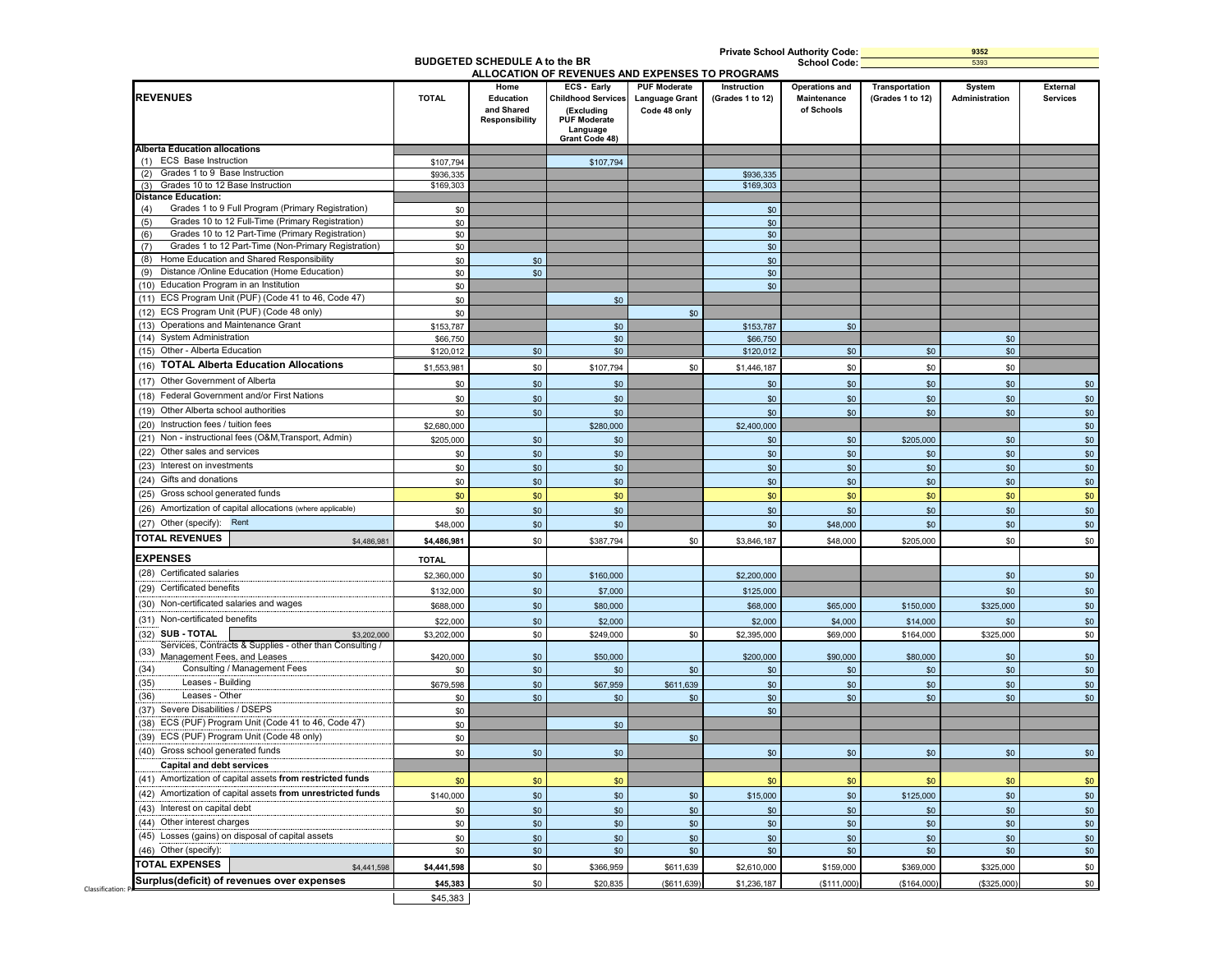| <b>Private School Authority Code:</b> | 9352 |
|---------------------------------------|------|
| School Code:                          | 5393 |

| <b>SCHEDULE B to the BR</b><br><b>STUDENT STATISTICS (Head Count)</b>                               |                                     |                                |                                |  |  |
|-----------------------------------------------------------------------------------------------------|-------------------------------------|--------------------------------|--------------------------------|--|--|
|                                                                                                     | <b>Budgeted</b><br><b>Enrolment</b> | Projected<br>Enrolment         | Actual<br><b>Enrolment</b>     |  |  |
|                                                                                                     | for<br>2022/2023                    | 2021 / 2022                    | 2020 / 2021                    |  |  |
| Eligible Funded Grades 1 to 12 Students:                                                            |                                     |                                |                                |  |  |
| Grades 1 to 9                                                                                       | 219.00                              | 223.00                         | 210.00                         |  |  |
| Grades 10 to 12                                                                                     | 45.00                               | 30.00                          | 22.00                          |  |  |
| Total Eligible funded Grades 1 to 12 Students                                                       | 264.00                              | 253.00                         | 232.00                         |  |  |
| <b>Heritage Language School</b>                                                                     | ÷.                                  | ÷                              | ÷                              |  |  |
| Home Education and Shared Responsibility                                                            |                                     |                                |                                |  |  |
| <b>Distance /Online Education (Home Education)</b>                                                  | ۰                                   | $\overline{a}$                 |                                |  |  |
| Ineligible (non-funded) Students:                                                                   |                                     |                                |                                |  |  |
| <b>First Nations</b>                                                                                |                                     |                                |                                |  |  |
| Other                                                                                               | ٠                                   | ٠                              |                                |  |  |
| <b>Total (non-funded) Students</b>                                                                  |                                     | $\blacksquare$                 | $\blacksquare$                 |  |  |
| OF THE TOTAL ELIGIBLE FUNDED GRADES 1 TO 12 STUDENTS:<br>Distance Education (Primary Registration): |                                     |                                |                                |  |  |
| Grades 1 to 9 (Full Program)                                                                        | L,                                  | $\blacksquare$                 |                                |  |  |
| Grades 10 to 12                                                                                     |                                     |                                |                                |  |  |
| Distance Education Non-Primary Registration                                                         |                                     |                                |                                |  |  |
| Summer School                                                                                       |                                     |                                |                                |  |  |
| <b>Severe Disabilities</b><br><b>DSEPS</b>                                                          | ÷.                                  | $\overline{\phantom{a}}$       | $\blacksquare$                 |  |  |
| First Nations, Metis, and Inuit                                                                     | $\blacksquare$                      | $\blacksquare$                 | $\overline{\phantom{a}}$<br>÷. |  |  |
| English as a Second Language                                                                        | 50.00                               | 49.00                          | 22.00                          |  |  |
| <b>ECS</b>                                                                                          |                                     |                                |                                |  |  |
| Total Eligible Funded ECS Children (Base Instruction)                                               | 36.00                               | 36.00                          | 32.00                          |  |  |
| Enter Regular ECS Program Hours only                                                                | 950.00                              | 950.00                         | 950.00                         |  |  |
| Total Ineligible (non-funded) ECS Children                                                          |                                     |                                |                                |  |  |
| OF THE TOTAL ELIGIBLE FUNDED ECS CHILDREN:                                                          |                                     |                                |                                |  |  |
| Program Unit (PU):<br>Code (41 to 46)                                                               |                                     |                                |                                |  |  |
| Half Day (Minimum of 300 hours, 400 hours, 475 hours)                                               | $\overline{\phantom{a}}$            | $\sim$                         | $\overline{\phantom{a}}$       |  |  |
| Full Day (Minimum of 800 Hours)                                                                     |                                     |                                | ٠                              |  |  |
| Code 47<br>Half Day (Minimum of 300 hours, 400 hours, 475 hours)                                    |                                     |                                |                                |  |  |
| Full Day (Minimum of 800 Hours)                                                                     | ۰<br>۰                              | $\overline{\phantom{a}}$<br>L, | L,                             |  |  |
| PU Moderate Language Delay:                                                                         |                                     |                                |                                |  |  |
| Code 48 (Minimum of 300 hours, 400 hours, 475 hours)                                                |                                     |                                |                                |  |  |
| Mild/Moderate Disabilities/Delays, Gifted and Talented                                              | 22.00                               | 22.00                          | 15.00                          |  |  |
| English as a Second Language (ESL)                                                                  | 16.00                               | 16.00                          | 16.00                          |  |  |
| Transportation                                                                                      |                                     |                                | ÷                              |  |  |

 $\overline{\phantom{a}}$